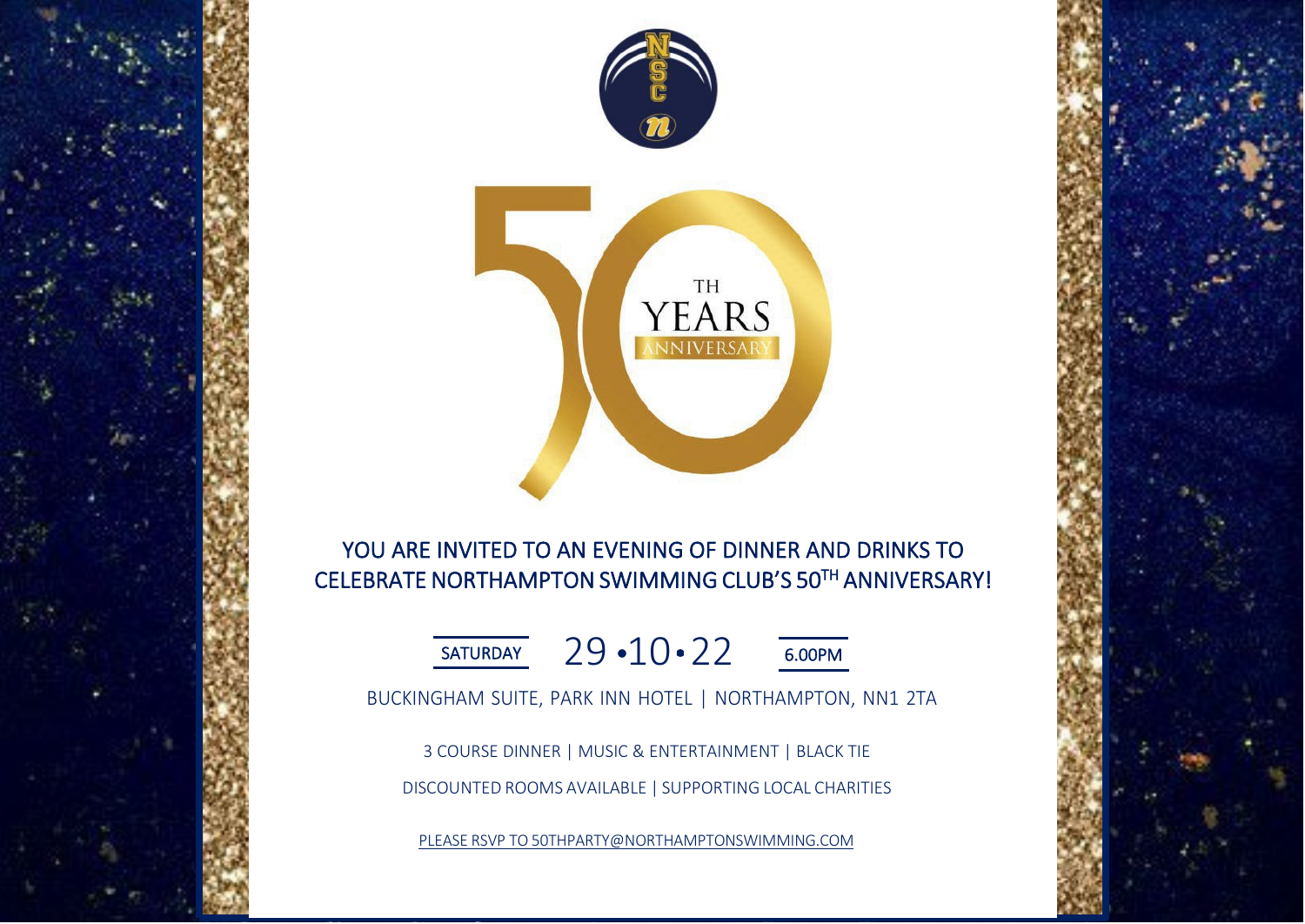

## R S V P

#### KINDLY REPLY BY THE TENTH OF SEPTEMBER 2022

<u> 1989 - Johann Barbara, martxa alemaniar amerikan a</u>

NAME(S)

#### PRICE PER TICKET £55.00

HOW MANY TICKETS? \_\_\_\_\_\_\_\_\_\_\_ TOTAL TO PAY £\_\_\_\_\_\_\_\_

<u>and the community of the community of the community of the community of the community of the community of the com</u> 

Please make payment to: Please make payment to: Sort Code: 090724 Account Number: Account Number 61751984 Sort Code 090724

Please use the following reference when paying by bank transfer: '\*surname\*50', for example 'jones50'

*16-year age limit, under 18's must be accompanied by an adult. There are limited tickets available - first come first serve basis*

#### TABLES SEAT 10 PEOPLE

Please indicate below if there are any other guests you wish to be seated with and we will endeavour to honour requests as best we can.